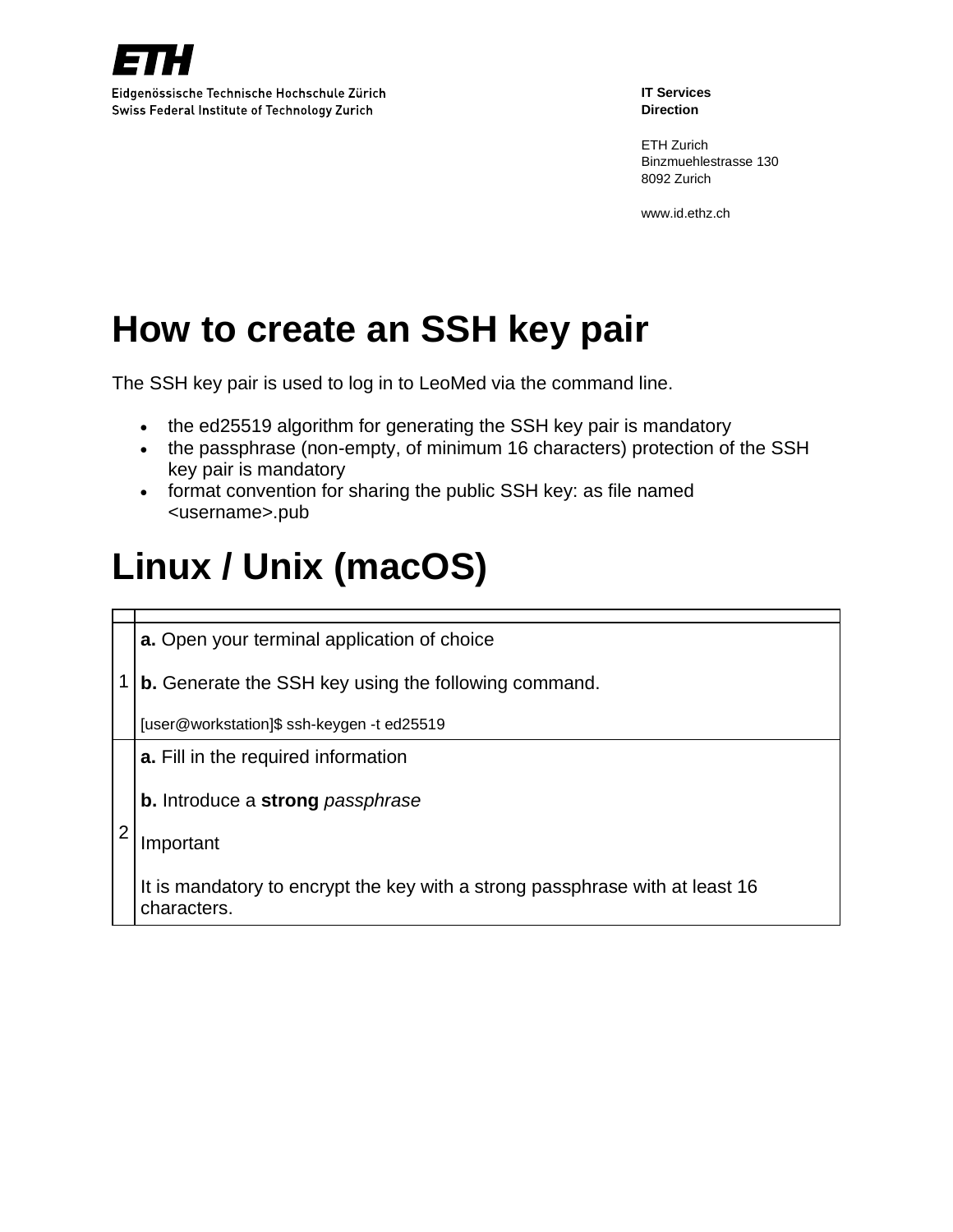

**IT Services Direction**

ETH Zurich Binzmuehlestrasse 130 8092 Zurich

| 3              | Example<br>[user@workstation]\$ ssh-keygen -t ed25519<br>Generating public/private ed25519 key pair.<br>Enter file in which to save the key (/home/ <username>/.ssh/id_ed25519):<br/>Enter passphrase (empty for no passphrase): **<br/>Enter same passphrase again: ***********************<br/>Your identification has been saved in /home/<username>/.ssh/id ed25519<br/>Your public key has been saved in /home/<username>/.ssh/id_ed25519.pub<br/>The key fingerprint is:<br/>SHA256:LhpfwohLVJM2h2N/q4UHIJNxzUysZ8pD2J1isJ91sBg bmx@LAPTOP-GHKPS84N<br/>The key's randomart image is:<br/>+--[ED25519 256]--+<br/>.+Eo*<br/><math>+=@=.+</math><br/>o*BBB.<br/><math>= Bo.S</math><br/><math>. = 0^*</math>.<br/><math>0.0 =</math>*<br/><math>\ldots + B</math><br/><math>\cdot</math> . 0<br/>+-----[SHA256]-----+</username></username></username> |
|----------------|-------------------------------------------------------------------------------------------------------------------------------------------------------------------------------------------------------------------------------------------------------------------------------------------------------------------------------------------------------------------------------------------------------------------------------------------------------------------------------------------------------------------------------------------------------------------------------------------------------------------------------------------------------------------------------------------------------------------------------------------------------------------------------------------------------------------------------------------------------------|
| $\overline{4}$ | Copy the <b>public</b> key and rename it to <username>.pub (where <username> should<br/>be replaced by your ETH user name).<br/>The following command will copy the public key in the right format to your Desktop<br/>(assuming that the key was saved to /home/<username>/.ssh/id_ed25519; see the<br/>output above):</username></username></username>                                                                                                                                                                                                                                                                                                                                                                                                                                                                                                    |
|                | [user@workstation]\$ ~/.ssh/id_ed25519.pub ~/Desktop/ <username>.pub</username>                                                                                                                                                                                                                                                                                                                                                                                                                                                                                                                                                                                                                                                                                                                                                                             |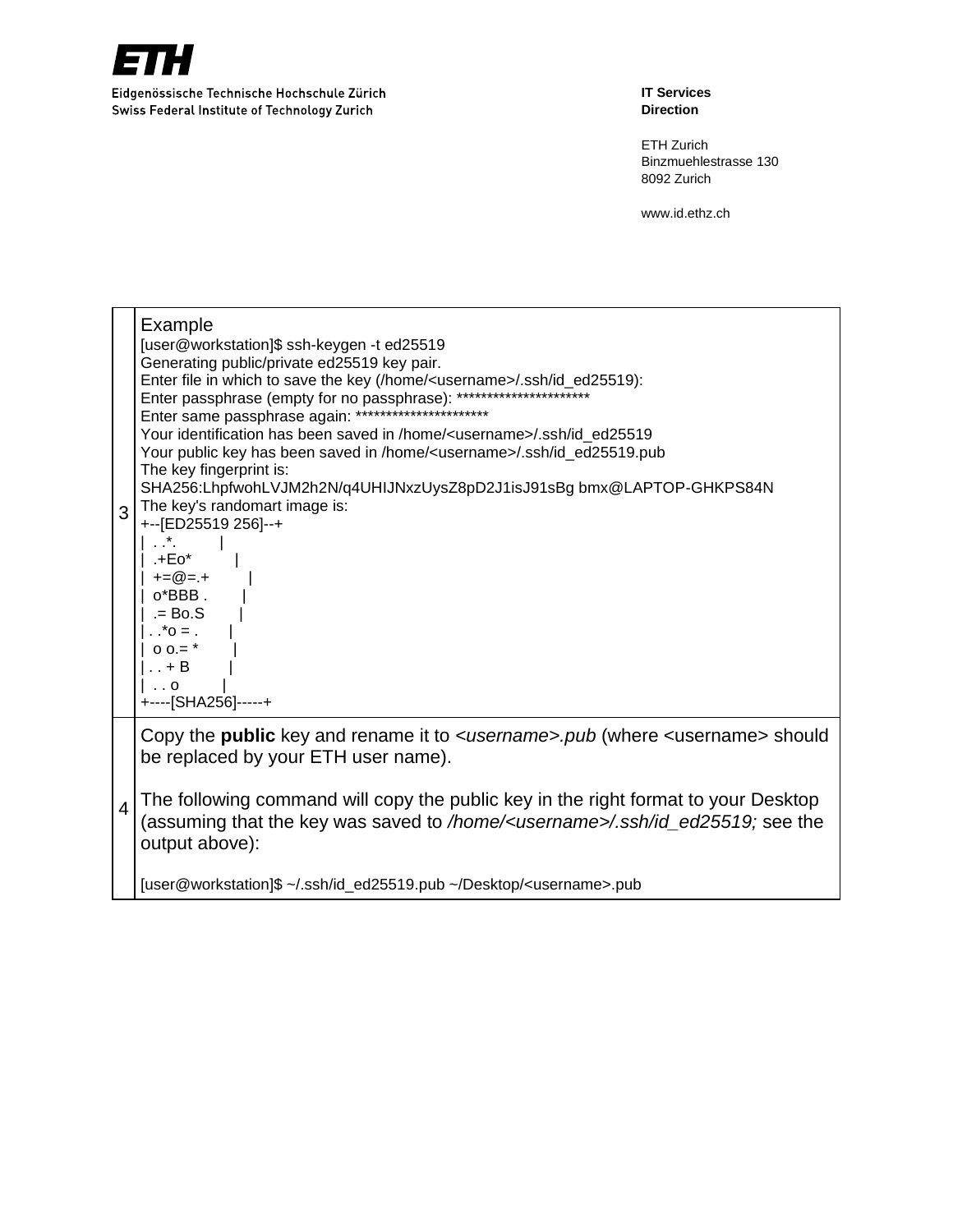

**IT Services Direction**

ETH Zurich Binzmuehlestrasse 130 8092 Zurich

www.id.ethz.ch

## **Windows**

Important

Windows 10 includes a built-in OpenSSH client since the April 2018 update, however, we will use **MobaXterm** for compatibility reasons.

|   |                          | MobaXterm<br>$\Box$<br>J<br>Terminal Sessions View Xserver Tools Games Settings Macros Help<br>$\bullet$ $\bullet$<br>System<br>MobApt packages manager (experimental)<br>XII tab with Dwm<br>X11 window with Fywm<br>1) X11 window with Twm<br><b>KB List hardware devices</b> |  |
|---|--------------------------|---------------------------------------------------------------------------------------------------------------------------------------------------------------------------------------------------------------------------------------------------------------------------------|--|
|   | a. Open mobaXterm        | <b>X</b> List running processes<br><b>RIN</b> Start Crnd as admin<br>Office<br>MobaXterm<br>MobaTextEditor                                                                                                                                                                      |  |
|   | <b>b.</b> Open the Tools | MobaFoldersDiff<br>Ascii table<br>Network                                                                                                                                                                                                                                       |  |
| 4 | menu                     | Start local terminal<br>Recover previous sessions<br>Se Network services<br>MobaSSHTunnel (port forwarding)                                                                                                                                                                     |  |
|   |                          | Find existing session or server name<br>MobaKeyGen (SSH key generator)<br>that List open network ports<br>Network scanner<br><b>Recent sessions</b>                                                                                                                             |  |
|   |                          | Ports scanner<br>V WSL-Kali<br>L-Ubuntu<br>Network packets capture                                                                                                                                                                                                              |  |
|   | c. Clink MobaKeyGen      |                                                                                                                                                                                                                                                                                 |  |
|   | (SSH key generator)      | Enable advanced features and enhance security with MobaXterm Professional Edition!                                                                                                                                                                                              |  |
|   |                          |                                                                                                                                                                                                                                                                                 |  |
|   |                          | UNREGISTERED VERSION - Please support Mobal/term by subscribing to the professional edition here: https://mobaxterm.mobatek.net                                                                                                                                                 |  |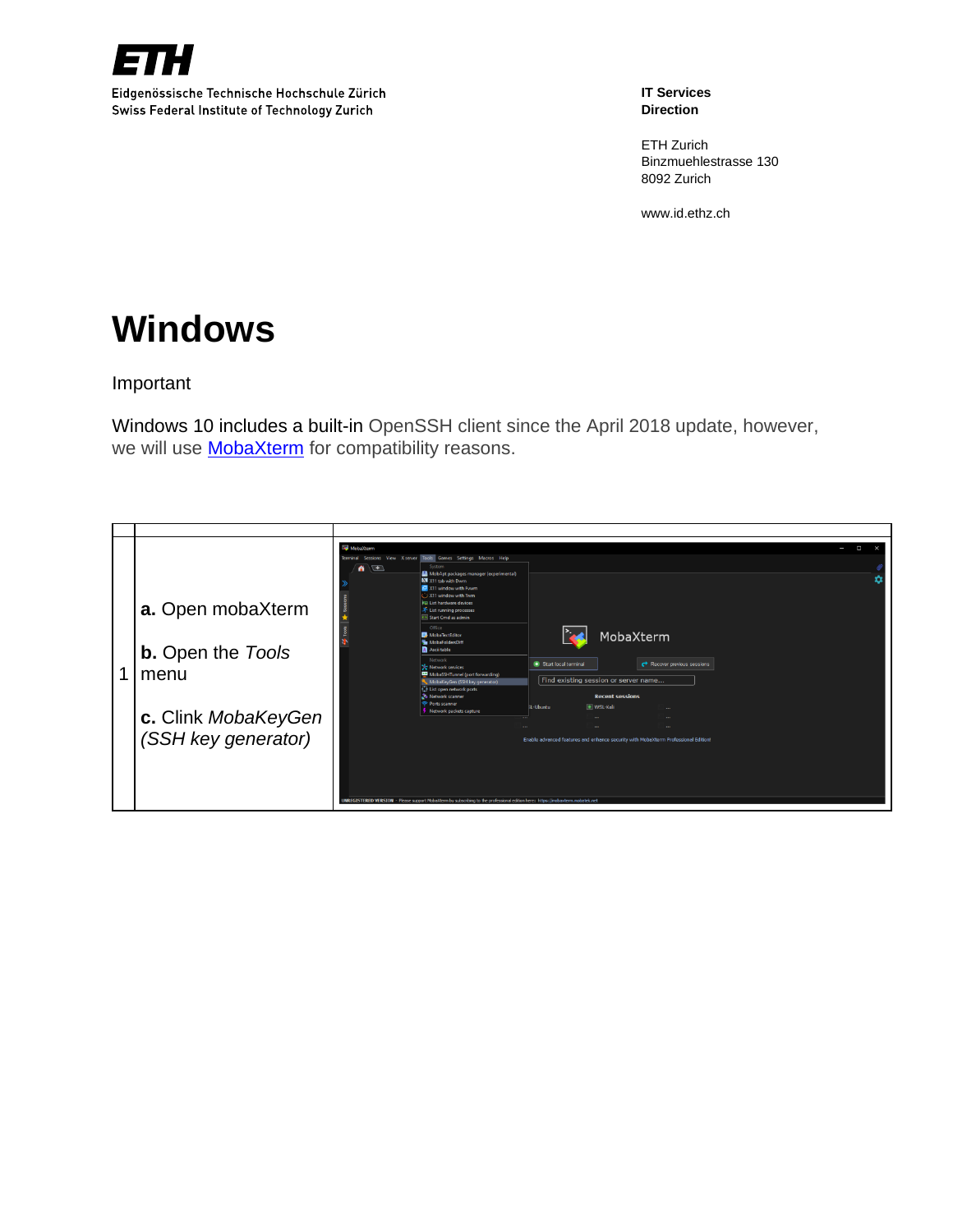

**IT Services Direction**

ETH Zurich Binzmuehlestrasse 130 8092 Zurich

|                |                                                                                                                   | MobaXterm SSH Key Generator                                                                                                                                                                                                                                                                                                                                        | × |
|----------------|-------------------------------------------------------------------------------------------------------------------|--------------------------------------------------------------------------------------------------------------------------------------------------------------------------------------------------------------------------------------------------------------------------------------------------------------------------------------------------------------------|---|
|                |                                                                                                                   | File Key Conversions Help                                                                                                                                                                                                                                                                                                                                          |   |
|                | a. Select the<br>type Ed25519<br><b>b.</b> Click Generate<br>c. Introduce a<br>strong passphrase                  | Key<br>No key.                                                                                                                                                                                                                                                                                                                                                     |   |
| $\overline{2}$ | Important<br>It is mandatory to<br>encrypt the key with a<br>strong passphrase<br>with at least 16<br>characters. | Actions<br>Generate<br>Generate a public/private key pair<br>Load<br>Load an existing private key file<br>Save public key<br>Save the generated key<br>Save private key<br><b>Parameters</b><br>Type of key to generate:<br>$\odot$ RSA<br>$\bigcirc$ ECDSA<br>◯ DSA<br>$\bigcirc$ Ed25519<br>$\bigcirc$ SSH-1 (RSA)<br>2048<br>Number of bits in a generated key: |   |
|                |                                                                                                                   |                                                                                                                                                                                                                                                                                                                                                                    |   |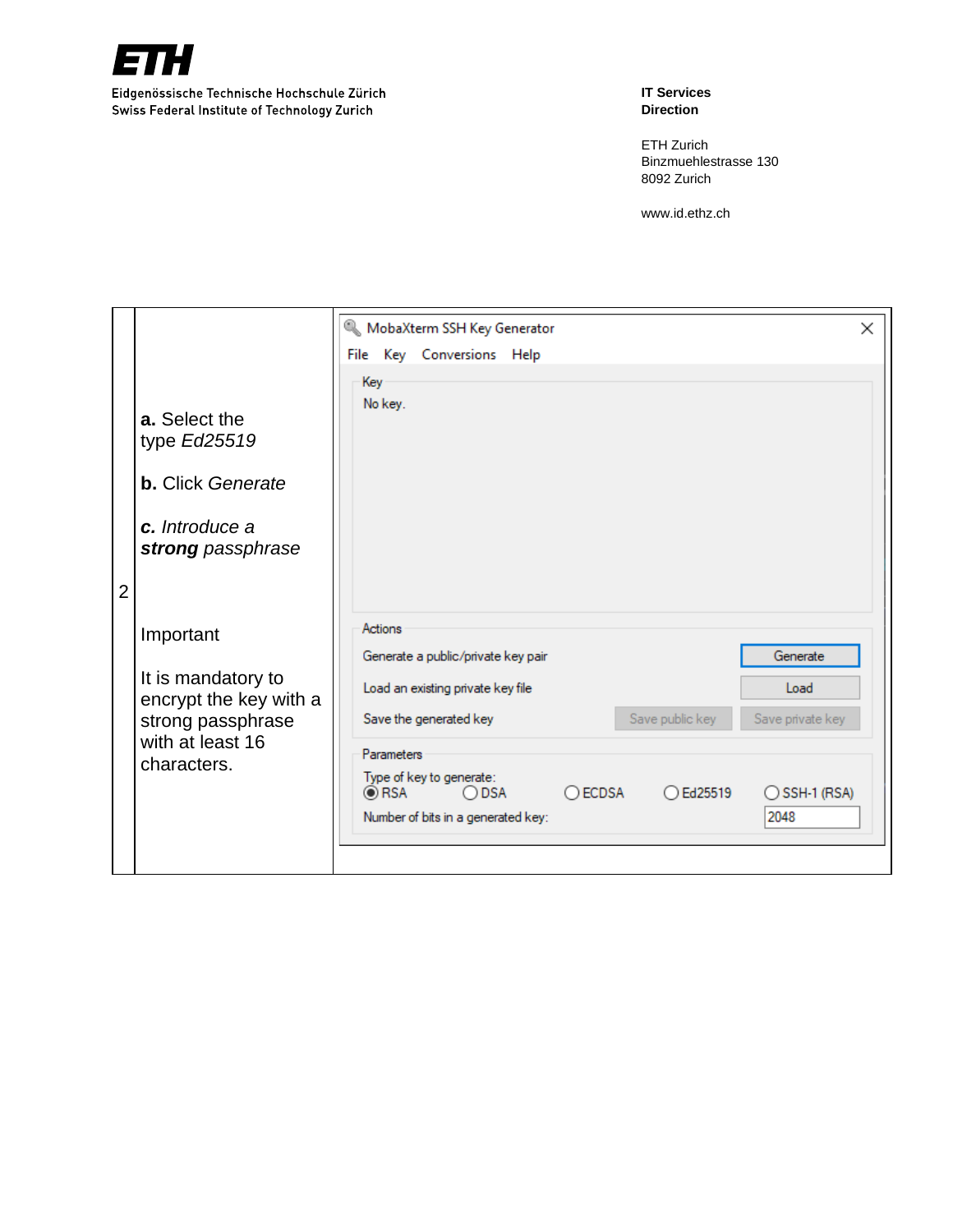

**IT Services Direction**

ETH Zurich Binzmuehlestrasse 130 8092 Zurich

| MobaXterm SSH Key Generator                                                                                            |                                                                                                                                                 |                                                             | ×                |
|------------------------------------------------------------------------------------------------------------------------|-------------------------------------------------------------------------------------------------------------------------------------------------|-------------------------------------------------------------|------------------|
| File Key Conversions Help                                                                                              |                                                                                                                                                 |                                                             |                  |
| Key<br>ssh-ed25519<br>TG ed25519-key-20201120                                                                          | Public key for pasting into OpenSSH server (~/.ssh/authorized_keys file):<br>AAAAC3NzaC1IZDI1NTE5AAAAIOCRmpD2XrYIP57vJxtLe8AcMgBxSagzr5BlbJmQuD |                                                             |                  |
|                                                                                                                        |                                                                                                                                                 |                                                             |                  |
| Key fingerprint:                                                                                                       |                                                                                                                                                 | ssh-ed25519 255 b8:65f7fc:a7:a0:62:aa:20:b2f4:28:59:c0fd:4b |                  |
| Key comment:                                                                                                           | ed25519-key-20201120                                                                                                                            |                                                             |                  |
| Key passphrase:                                                                                                        |                                                                                                                                                 |                                                             |                  |
| Confirm passphrase:                                                                                                    |                                                                                                                                                 |                                                             |                  |
| Actions                                                                                                                |                                                                                                                                                 |                                                             |                  |
| Generate a public/private key pair                                                                                     |                                                                                                                                                 |                                                             | Generate         |
| Load an existing private key file                                                                                      |                                                                                                                                                 |                                                             | Load             |
| Save the generated key                                                                                                 |                                                                                                                                                 | Save public key                                             | Save private key |
| Parameters<br>Type of key to generate:<br>$\bigcirc$ RSA<br>$\bigcirc$ DSA<br>(nothing to configure for this key type) | $\bigcirc$ ECDSA                                                                                                                                | <b>■ Ed25519</b>                                            | ◯ SSH-1 (RSA)    |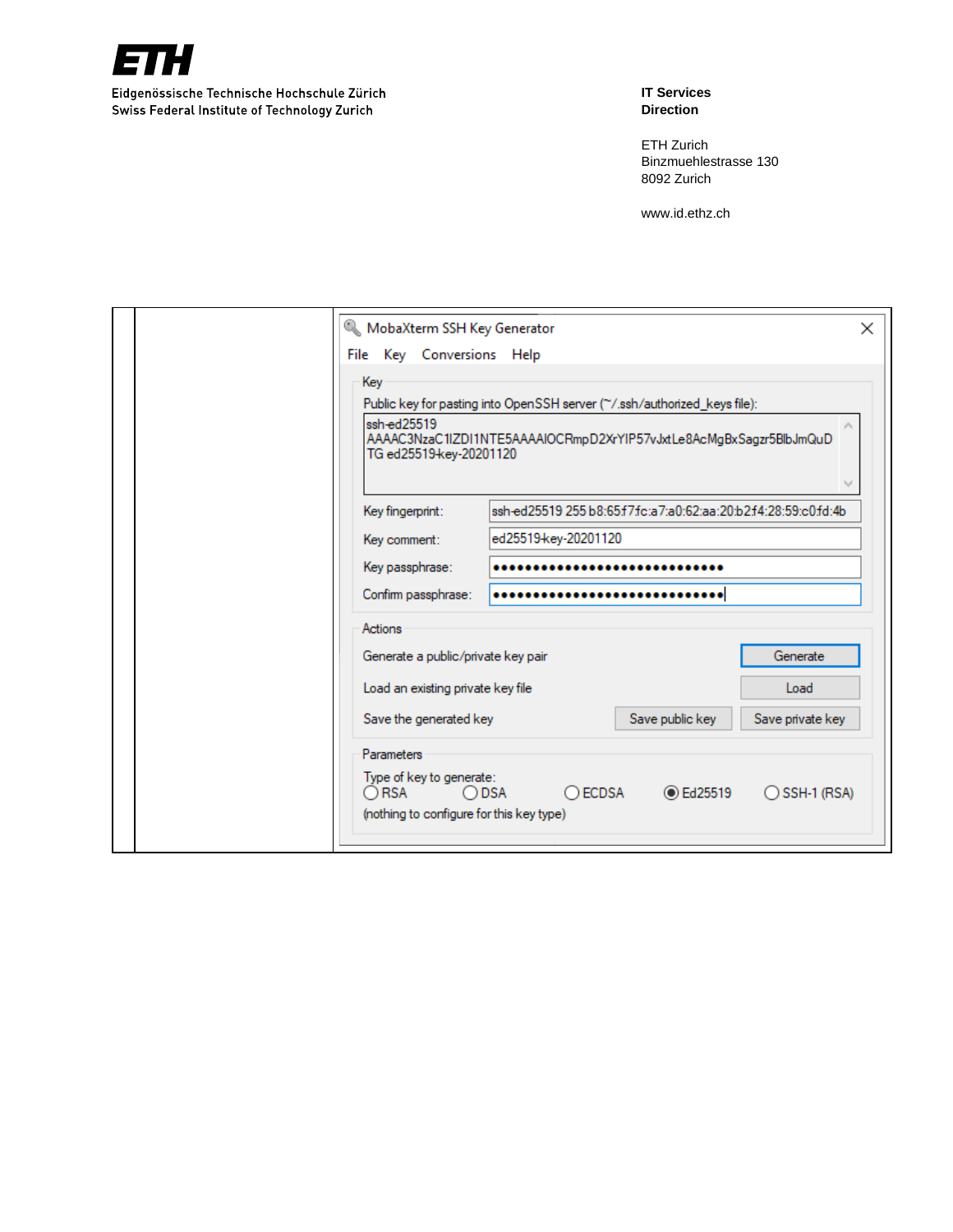

**IT Services Direction**

ETH Zurich Binzmuehlestrasse 130 8092 Zurich

|   |                                        |  |                                   |                     |                                                                                                                                               | MobaXterm SSH Key Generator<br>$\times$                        |  |  |  |  |
|---|----------------------------------------|--|-----------------------------------|---------------------|-----------------------------------------------------------------------------------------------------------------------------------------------|----------------------------------------------------------------|--|--|--|--|
|   |                                        |  | File Key Conversions Help         |                     |                                                                                                                                               |                                                                |  |  |  |  |
|   |                                        |  | Key                               |                     | Import key                                                                                                                                    |                                                                |  |  |  |  |
|   |                                        |  | Public ke<br>ssh-ed25             |                     |                                                                                                                                               | <b>Export OpenSSH key</b>                                      |  |  |  |  |
|   |                                        |  | AAAAC3                            |                     |                                                                                                                                               | Export OpenSSH key (force new file format)<br>FvNPW            |  |  |  |  |
|   |                                        |  | +AD8ET                            |                     |                                                                                                                                               | Export ssh.com key                                             |  |  |  |  |
|   |                                        |  |                                   |                     |                                                                                                                                               |                                                                |  |  |  |  |
|   | Save the <i>Private key</i>            |  | Key fingerprint:                  |                     |                                                                                                                                               | ssh-ed25519 255 d9:22:60:c1:d8:82:ac:40:a7:7e:61:04:9d:81:e6f4 |  |  |  |  |
|   | a. Open                                |  | Key comment:                      |                     | ed25519-key-20201120                                                                                                                          |                                                                |  |  |  |  |
|   | the Conversions menu                   |  | Key passphrase:                   |                     |                                                                                                                                               |                                                                |  |  |  |  |
| 3 |                                        |  |                                   | Confirm passphrase: |                                                                                                                                               |                                                                |  |  |  |  |
|   | <b>b.</b> Select <i>Export</i>         |  | Actions                           |                     |                                                                                                                                               |                                                                |  |  |  |  |
|   | OpenSSH key (force<br>new file format) |  |                                   |                     |                                                                                                                                               | Generate<br>Generate a public/private key pair                 |  |  |  |  |
|   |                                        |  |                                   |                     |                                                                                                                                               |                                                                |  |  |  |  |
|   |                                        |  | Load an existing private key file |                     |                                                                                                                                               | Load                                                           |  |  |  |  |
|   |                                        |  | Save the generated key            |                     |                                                                                                                                               | Save public key<br>Save private key                            |  |  |  |  |
|   |                                        |  | Parameters                        |                     |                                                                                                                                               |                                                                |  |  |  |  |
|   |                                        |  |                                   |                     | Type of key to generate:<br>$\bigcap$ RSA<br>○ ECDSA<br><b>■ Ed25519</b><br>◯ SSH-1 (RSA)<br>○DSA<br>(nothing to configure for this key type) |                                                                |  |  |  |  |
|   |                                        |  |                                   |                     |                                                                                                                                               |                                                                |  |  |  |  |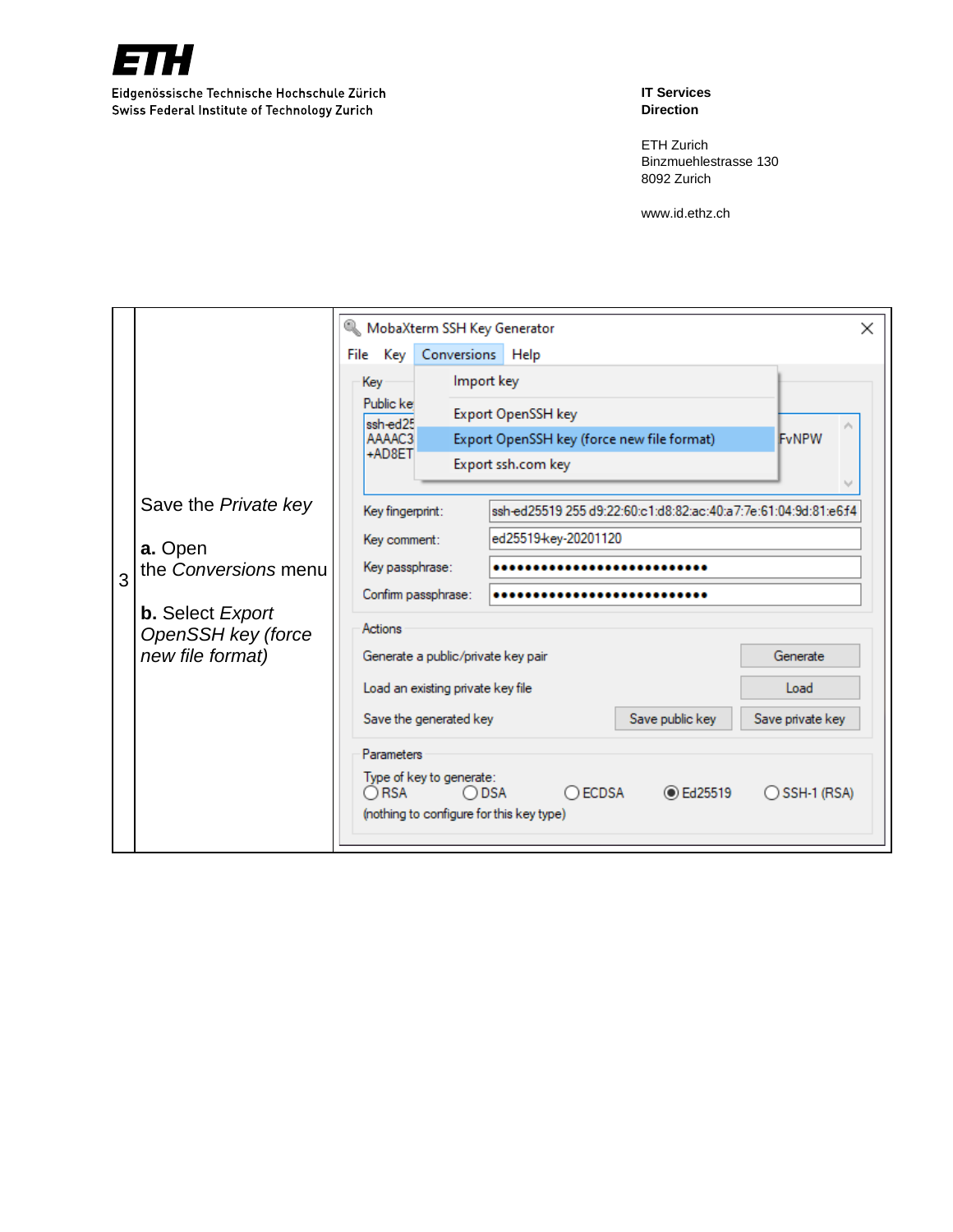

**IT Services Direction**

ETH Zurich Binzmuehlestrasse 130 8092 Zurich

|   |                      | MobaXterm SSH Key Generator                                                           |                                                                    | × |  |  |  |  |  |
|---|----------------------|---------------------------------------------------------------------------------------|--------------------------------------------------------------------|---|--|--|--|--|--|
|   |                      | File Key Conversions Help                                                             |                                                                    |   |  |  |  |  |  |
|   |                      | Key                                                                                   |                                                                    |   |  |  |  |  |  |
|   |                      | Public key for pasting into OpenSSH server (~/.ssh/authorized_keys file):             |                                                                    |   |  |  |  |  |  |
|   |                      | ssh-ed25519<br>TG ed25519-key-20201120                                                | AAAAC3NzaC1IZDI1NTE5AAAAIOCRmpD2XrYIP57vJxtLe8AcMgBxSagzr5BlbJmQuD |   |  |  |  |  |  |
|   |                      |                                                                                       |                                                                    |   |  |  |  |  |  |
|   |                      | Key fingerprint:                                                                      | ssh-ed25519 255 b8:65f7fc:a7:a0:62:aa:20:b2f4:28:59:c0fd:4b        |   |  |  |  |  |  |
|   |                      | Key comment:                                                                          | ed25519-key-20201120                                               |   |  |  |  |  |  |
|   | Save the Public key  | Key passphrase:                                                                       |                                                                    |   |  |  |  |  |  |
| 4 | by clicking the Save | Confirm passphrase:                                                                   |                                                                    |   |  |  |  |  |  |
|   | public key button    |                                                                                       |                                                                    |   |  |  |  |  |  |
|   |                      | Actions                                                                               |                                                                    |   |  |  |  |  |  |
|   |                      | Generate a public/private key pair                                                    | Generate                                                           |   |  |  |  |  |  |
|   |                      | Load an existing private key file                                                     | Load                                                               |   |  |  |  |  |  |
|   |                      | Save the generated key                                                                | Save public key<br>Save private key                                |   |  |  |  |  |  |
|   |                      | <b>Parameters</b>                                                                     |                                                                    |   |  |  |  |  |  |
|   |                      | Type of key to generate:<br>$\bigcap$ RSA<br>(nothing to configure for this key type) | $\bigcap$ ECDSA<br><b>■ Ed25519</b><br>ODSA<br>◯ SSH-1 (RSA)       |   |  |  |  |  |  |
|   |                      |                                                                                       |                                                                    |   |  |  |  |  |  |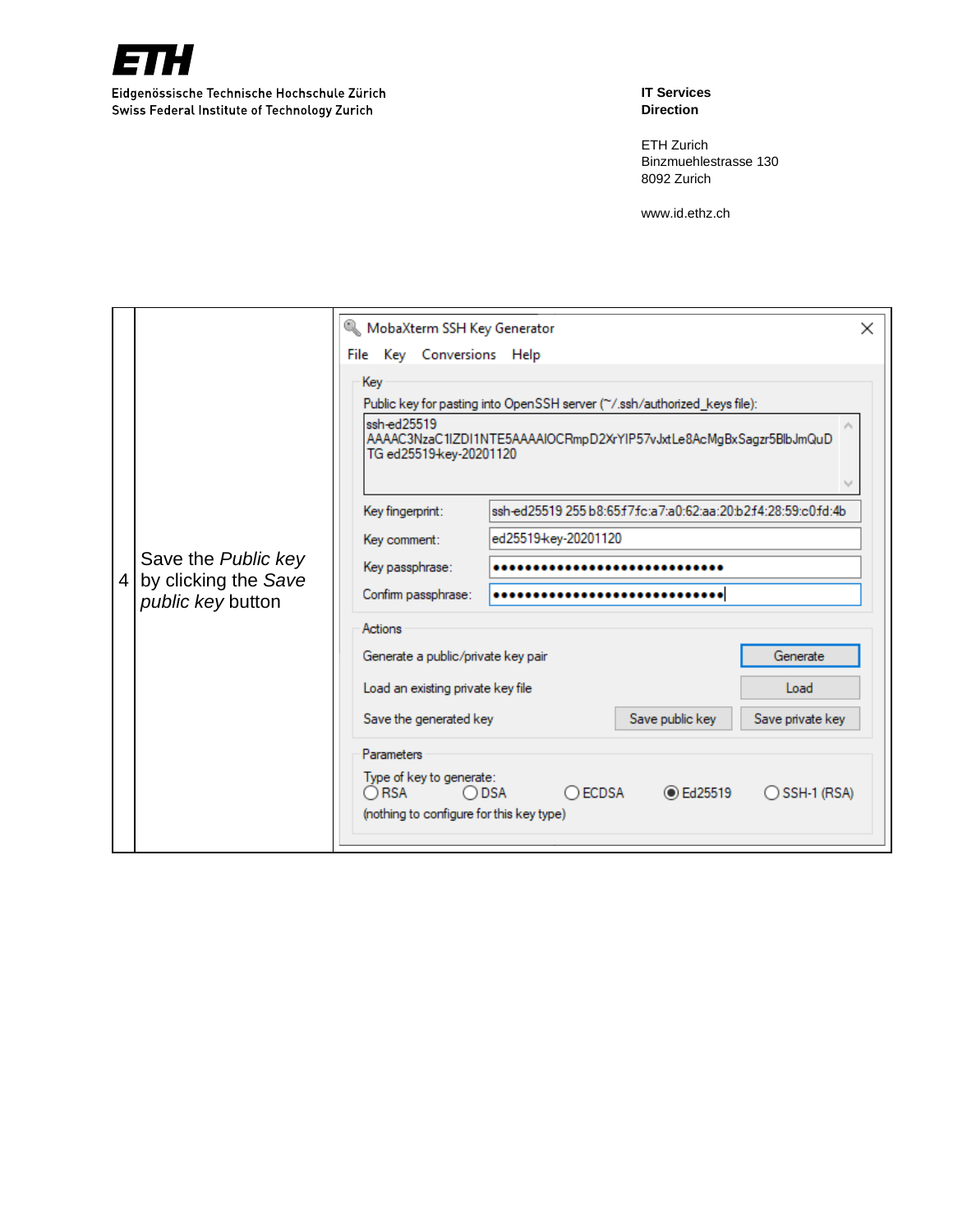

**IT Services Direction**

ETH Zurich Binzmuehlestrasse 130 8092 Z urich

| Open the Public<br>key file you just saved<br>with a text Editor<br>(such as<br>Notepad) and<br>overwrite it only with<br>the content from the<br>5<br>box and save it.<br>This is because the<br>format used by<br>Putty/MobaXterm for<br>the public key is not<br>the expected one | Key<br>Public key for pasting into OpenSSH server (~/.ssh/authorized_keys file):<br>ssh-ed25519<br>AAAAC3NzaC1IZDI1NTE5AAAAIOCRmpD2XrYIP57vJxtLe8AcMgBxSagzr5BlbJmQuD<br>TG ed25519-key-20201120 |  |
|--------------------------------------------------------------------------------------------------------------------------------------------------------------------------------------------------------------------------------------------------------------------------------------|--------------------------------------------------------------------------------------------------------------------------------------------------------------------------------------------------|--|
|--------------------------------------------------------------------------------------------------------------------------------------------------------------------------------------------------------------------------------------------------------------------------------------|--------------------------------------------------------------------------------------------------------------------------------------------------------------------------------------------------|--|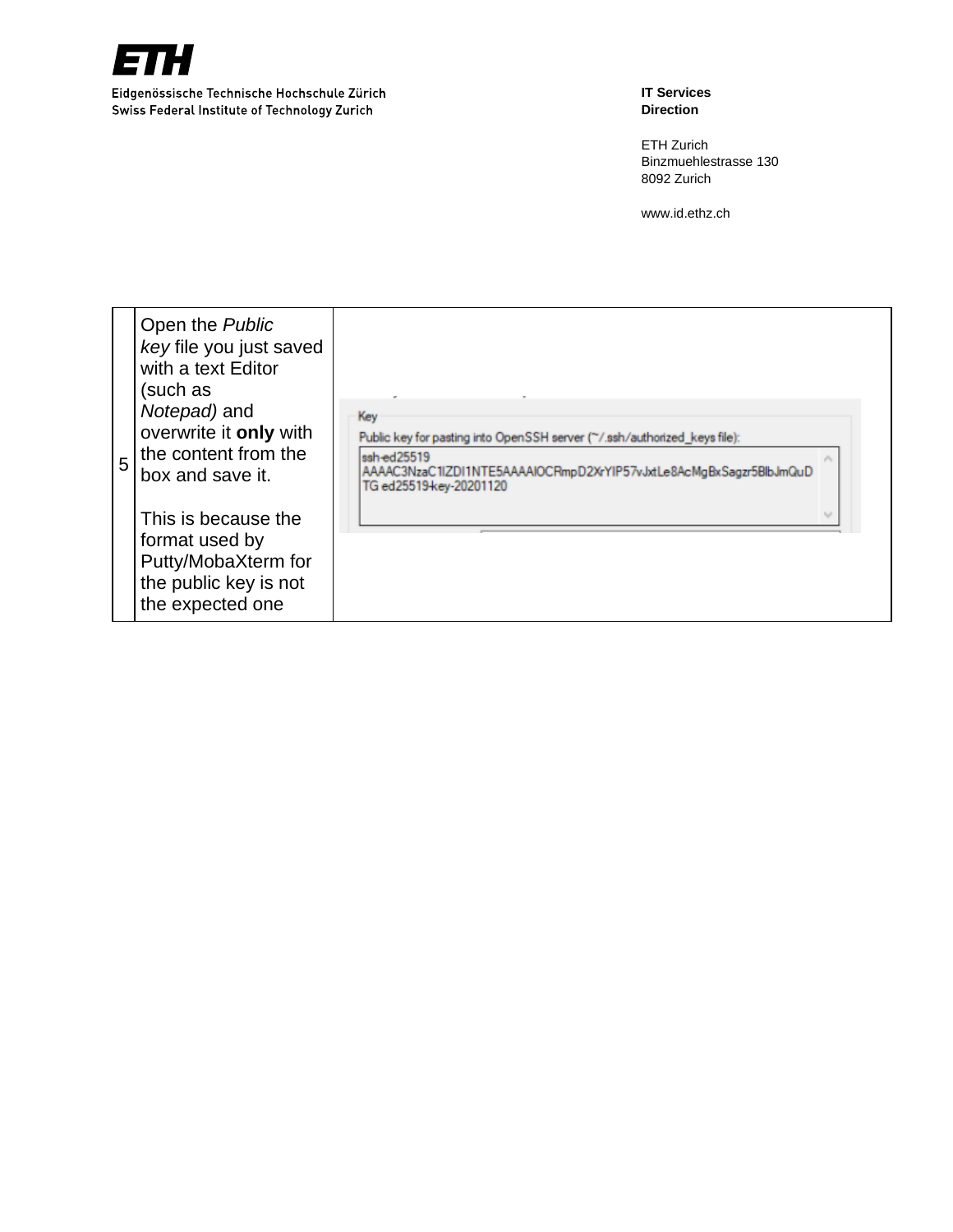

ETH Zurich Binzmuehlestrasse 130 8092 Zurich

www.id.ethz.ch

## **How to create a GPG key pair**

This document guides you through the steps of creating a GPG key. A new GPG key pair should be created for LeoMed. This pair should only be used for LeoMed.

The GPG key pair is used to encrypt a QR code needed for generating the second factor. This encrypted code will be sent to you via email. You will be able to decrypt this file with your private GPG key.

- the ed25519 algorithm for generating GPG key-pairs is recommended
- the passphrase (non-empty, of minimum 16 characters) protection of the GPG key-pair is recommended
- format convention for sharing the public GPG key: as file named <username>.gpg

### **Terminal**

To execute commands in the terminal

- 1. open your terminal application
- 2. type or paste the command into the terminal window
- 3. hit enter

### **Example:**

[user@workstation]\$ ls

- 1. open your terminal application
- 2. type "ls" into the terminal window (*[user@workstation]\$* indicates the machine you are currently working on and might look different depending on your settings)
- 3. hit enter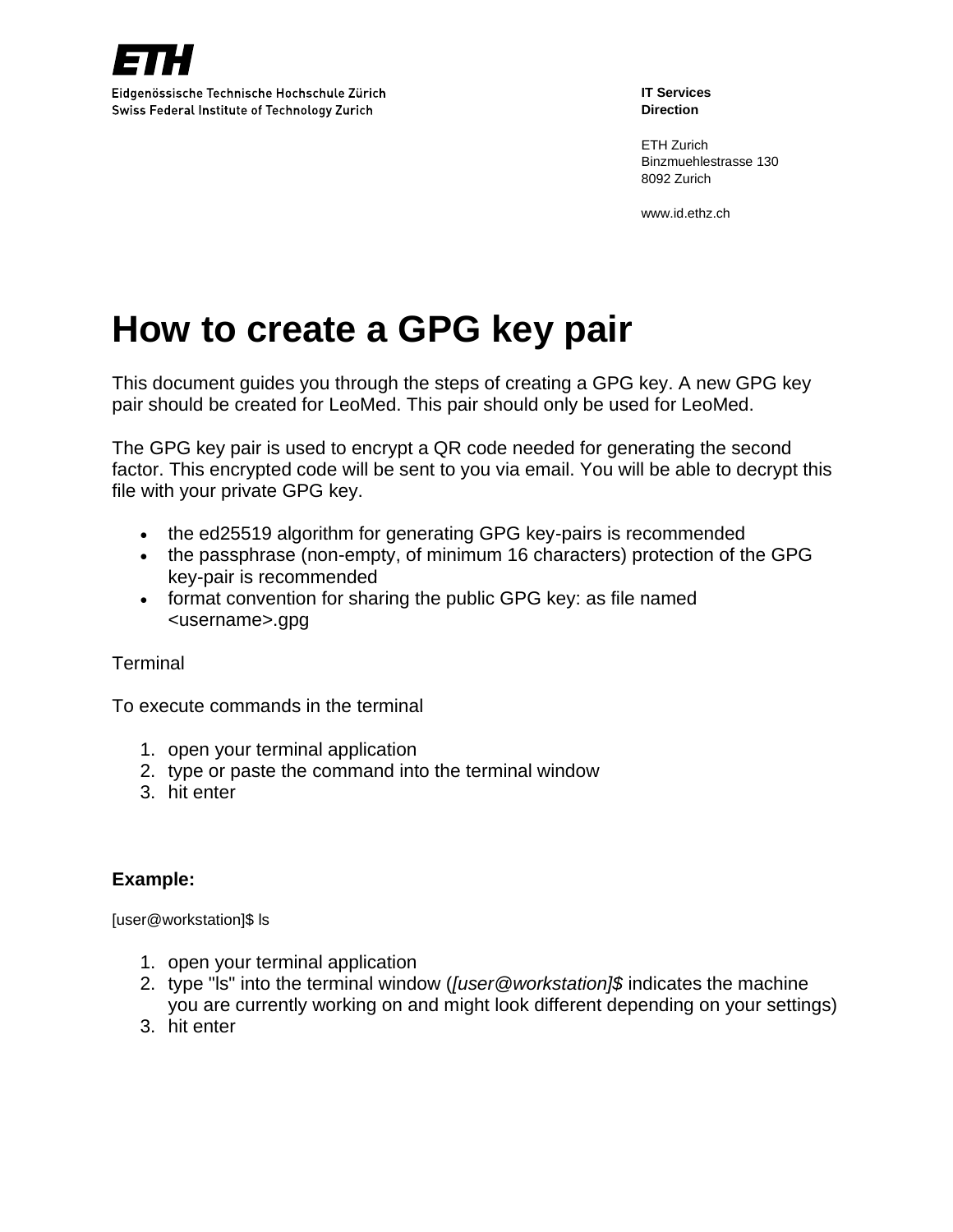

ETH Zurich Binzmuehlestrasse 130 8092 Zurich

www.id.ethz.ch

# **Linux / Unix (macOS)**

|   | Install the GPG software using these terminal commands                           |  |  |  |  |  |
|---|----------------------------------------------------------------------------------|--|--|--|--|--|
|   | a. Linux                                                                         |  |  |  |  |  |
| 1 | [user@workstation]\$ sudo apt-get install gnupg2                                 |  |  |  |  |  |
|   | <b>b.</b> macOS                                                                  |  |  |  |  |  |
|   | After installing <b>homebrew</b> , you can use the `brew` command to install GPG |  |  |  |  |  |
|   | [user@workstation]\$ brew install gpg                                            |  |  |  |  |  |
|   | <b>a.</b> Open your terminal application of choice                               |  |  |  |  |  |
| 2 | <b>b.</b> Generate the GPG key using the following command.                      |  |  |  |  |  |
|   | [user@workstation]\$ gpg --gen-key                                               |  |  |  |  |  |
|   | Fill in the required information including your real name and your work email    |  |  |  |  |  |
| 3 | Important                                                                        |  |  |  |  |  |
|   | Please avoid the use of special characters like umlauts                          |  |  |  |  |  |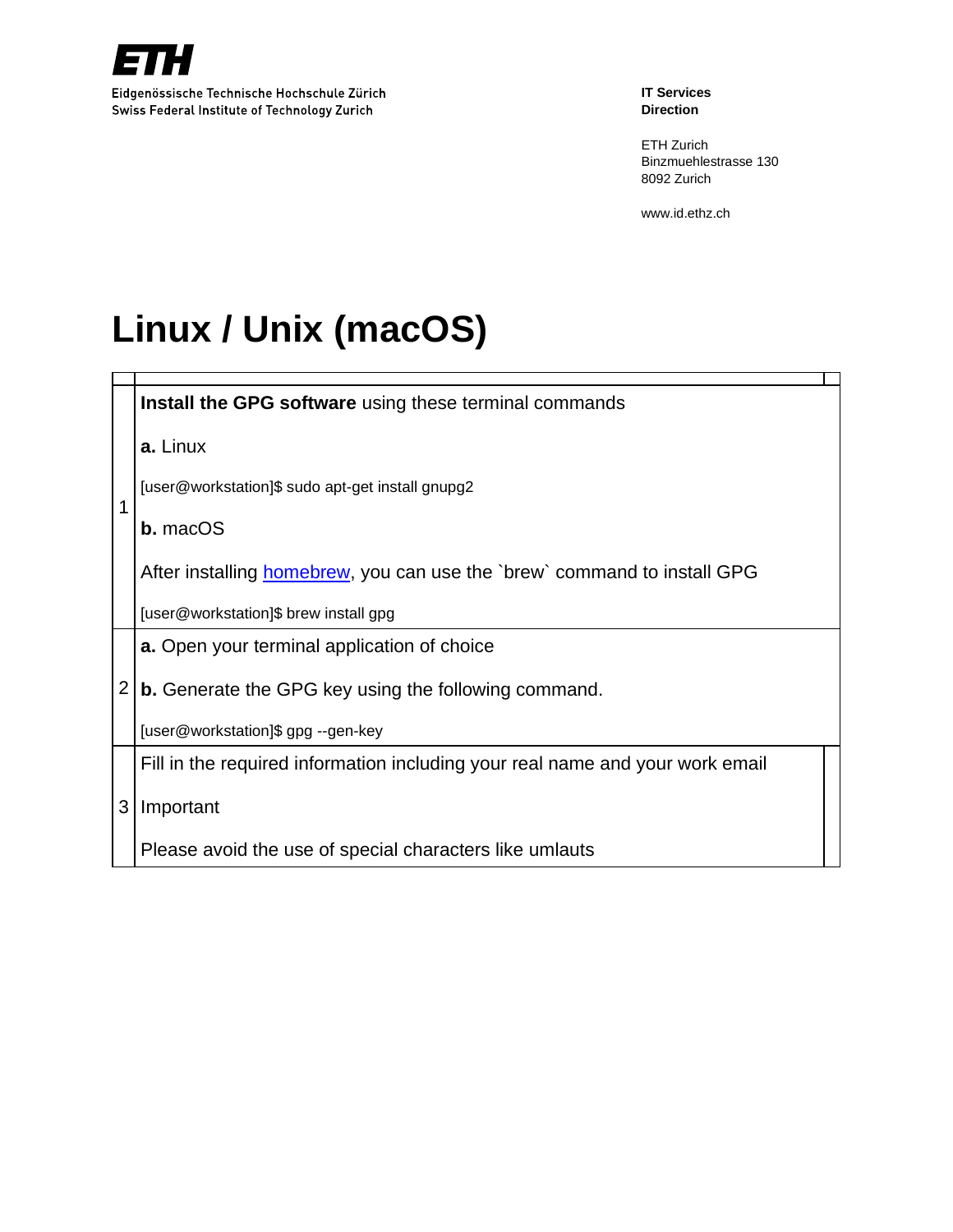

**IT Services Direction**

ETH Zurich Binzmuehlestrasse 130 8092 Zurich

|   | <b>Example</b><br>[user@workstation]\$ gpg --gen-key<br>gpg (GnuPG) 2.2.19; Copyright (C) 2019 Free Software Foundation, Inc.<br>This is free software: you are free to change and redistribute it.<br>There is NO WARRANTY, to the extent permitted by law.                                                                                                                                                                                                                                                                                                                                                                                                                                                                                                                                                                                                  |
|---|---------------------------------------------------------------------------------------------------------------------------------------------------------------------------------------------------------------------------------------------------------------------------------------------------------------------------------------------------------------------------------------------------------------------------------------------------------------------------------------------------------------------------------------------------------------------------------------------------------------------------------------------------------------------------------------------------------------------------------------------------------------------------------------------------------------------------------------------------------------|
|   | Note: Use "gpg --full-generate-key" for a full featured key generation dialog.                                                                                                                                                                                                                                                                                                                                                                                                                                                                                                                                                                                                                                                                                                                                                                                |
|   | GnuPG needs to construct a user ID to identify your key.                                                                                                                                                                                                                                                                                                                                                                                                                                                                                                                                                                                                                                                                                                                                                                                                      |
|   | Real name: John Smith<br>Email address: john.smith@email.corp<br>You selected this USER-ID:<br>"John Smith <john.smith@email.corp>"</john.smith@email.corp>                                                                                                                                                                                                                                                                                                                                                                                                                                                                                                                                                                                                                                                                                                   |
| 4 | Change (N)ame, (E)mail, or (O)kay/(Q)uit? O<br>We need to generate a lot of random bytes. It is a good idea to perform<br>some other action (type on the keyboard, move the mouse, utilize the<br>disks) during the prime generation; this gives the random number<br>generator a better chance to gain enough entropy.<br>We need to generate a lot of random bytes. It is a good idea to perform<br>some other action (type on the keyboard, move the mouse, utilize the<br>disks) during the prime generation; this gives the random number<br>generator a better chance to gain enough entropy.<br>gpg: key 94F3B324F9CA5741 marked as ultimately trusted<br>gpg: revocation certificate stored as '/home/ <username>/.gnupg/openpgp-<br/>revocs.d/21AF418DC988D4B85B81C05894F3B324F9CA5741.rev'<br/>public and secret key created and signed.</username> |
|   | pub rsa3072 2020-11-20 [SC] [expires: 2022-11-20]<br>21AF418DC988D4B85B81C05894F3B324F9CA5741<br>John Smith <john.smith@email.corp><br/>uid<br/>sub rsa3072 2020-11-20 [E] [expires: 2022-11-20]</john.smith@email.corp>                                                                                                                                                                                                                                                                                                                                                                                                                                                                                                                                                                                                                                      |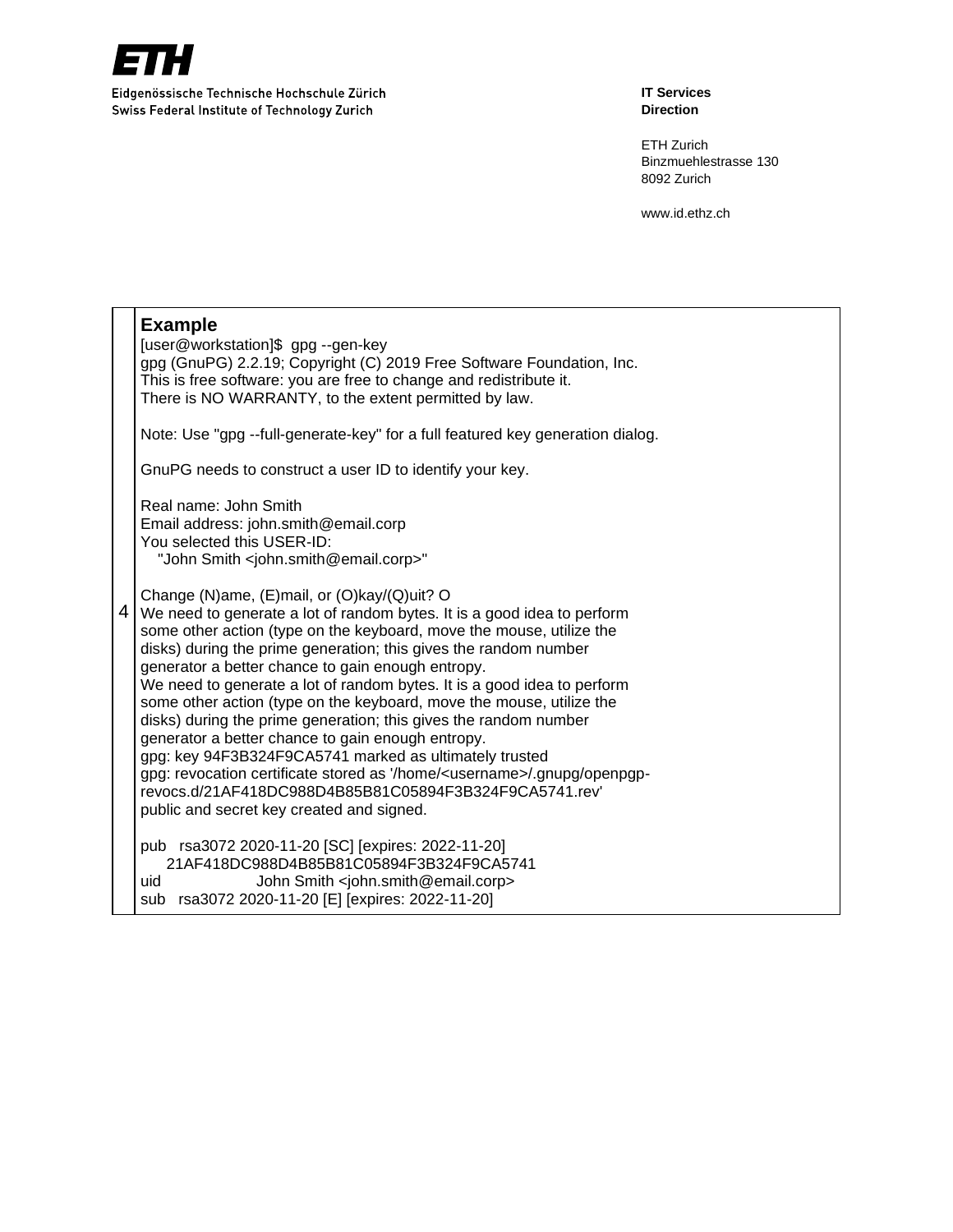

Swiss Federal Institute of Technology Zurich

**IT Services Direction**

ETH Zurich Binzmuehlestrasse 130 8092 Zurich

www.id.ethz.ch

## **Export public key**

5

To export the public key into a file (for instance, on your Desktop), run the following command:

[user@workstation]\$ gpg -a --output ~/Desktop/<username>.gpg --export <key\_ID>

- <username> should be replaced by your LeoMed username
- <key\_ID> should be replaced by the GPG key's ID (in the above example, "21AF418DC988D4B85B81C05894F3B324F9CA5741"; the `gpg --list-key` command can also be used to retrieve the key ID.)

## **Windows**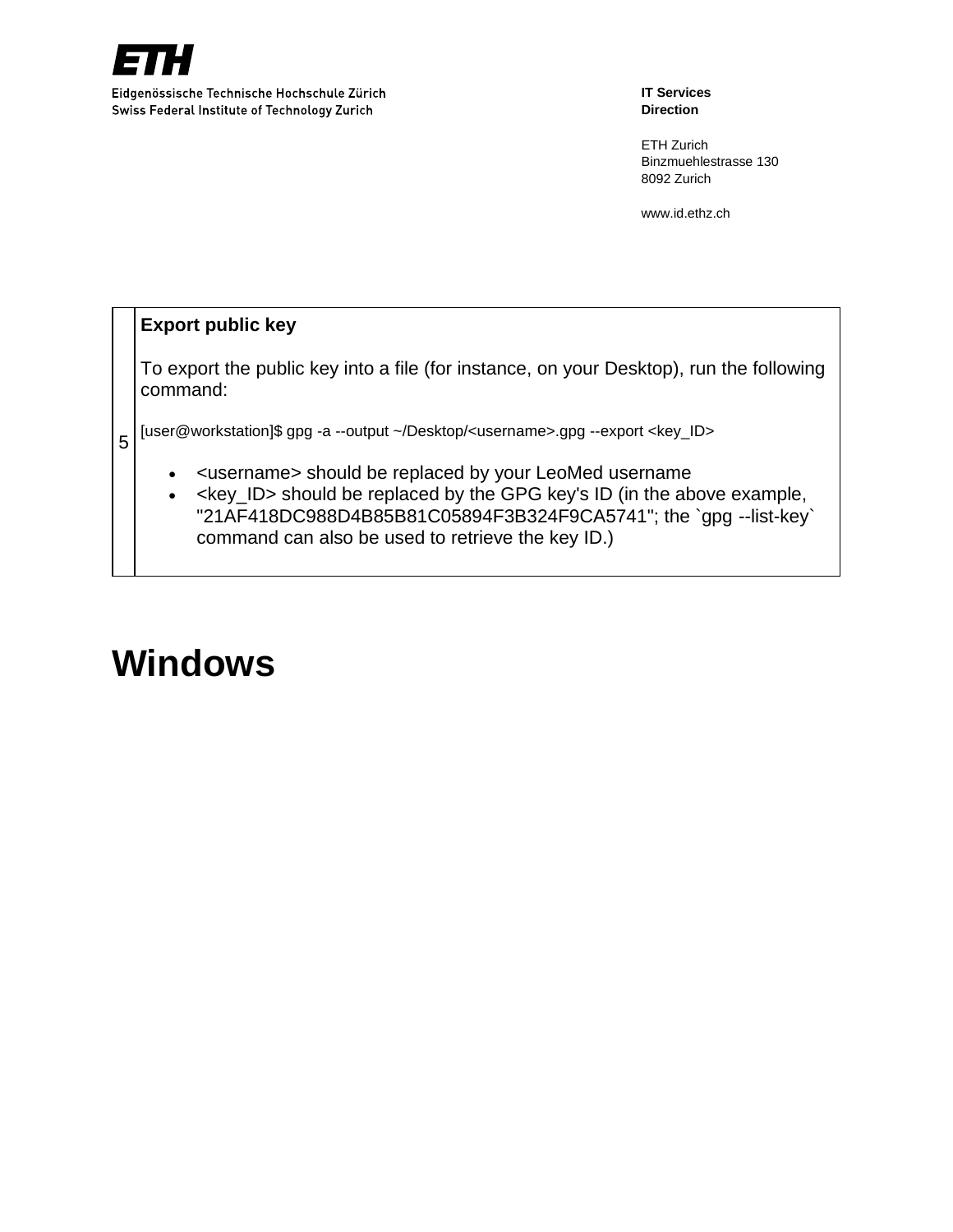

### **IT Services Direction**

ETH Zurich Binzmuehlestrasse 130 8092 Zurich

|   |                                                              | <b>b.</b> Kleopatra UI                                                                                                                                                                                                                                                                                                                                                                                                                                                                                                                                                                                           |
|---|--------------------------------------------------------------|------------------------------------------------------------------------------------------------------------------------------------------------------------------------------------------------------------------------------------------------------------------------------------------------------------------------------------------------------------------------------------------------------------------------------------------------------------------------------------------------------------------------------------------------------------------------------------------------------------------|
|   | a. Install<br><b>GPG4Win</b> (also<br>known as<br>Kleopatra) | <b>C</b> Kleopatra<br>□<br>$\times$<br>File View Certificates Tools Settings<br>Window<br>Help<br>$\alpha$<br>Ϊä<br>$\nabla$<br>Q<br>$\mathbb{H}$<br>$\mathbb{A}^{\pm 1}_\mathbb{Z}$<br>$\overline{\mathbf{A} \overline{\mathbf{w}}}$<br>圁<br>鷗<br>Smartcards<br>Sign/Encrypt Decrypt/Verify Import Export Certify Lookup on Server<br>Certificates Notepad<br><b>All Certificates</b><br>$\backsim$<br>$\sqrt{a}$<br>Search <alt+q><br/>E-Mail<br/>Valid From Valid Until<br/>Name<br/>User-IDs<br/>Key-ID<br/>1/21/2021<br/>4D5C 25BB 9F62 F8E9<br/>john.smith@id.ethz.ch<br/>certified<br/>John Smith</alt+q> |
|   | <b>b.</b> Open<br>Kleopatra                                  |                                                                                                                                                                                                                                                                                                                                                                                                                                                                                                                                                                                                                  |
| 1 | c. Create a new<br>GPG key pair                              |                                                                                                                                                                                                                                                                                                                                                                                                                                                                                                                                                                                                                  |
|   | d. Select Create<br>a personal<br>OpenGPG key                |                                                                                                                                                                                                                                                                                                                                                                                                                                                                                                                                                                                                                  |
|   | pair                                                         |                                                                                                                                                                                                                                                                                                                                                                                                                                                                                                                                                                                                                  |
|   |                                                              | c. Create a new GPG key pair                                                                                                                                                                                                                                                                                                                                                                                                                                                                                                                                                                                     |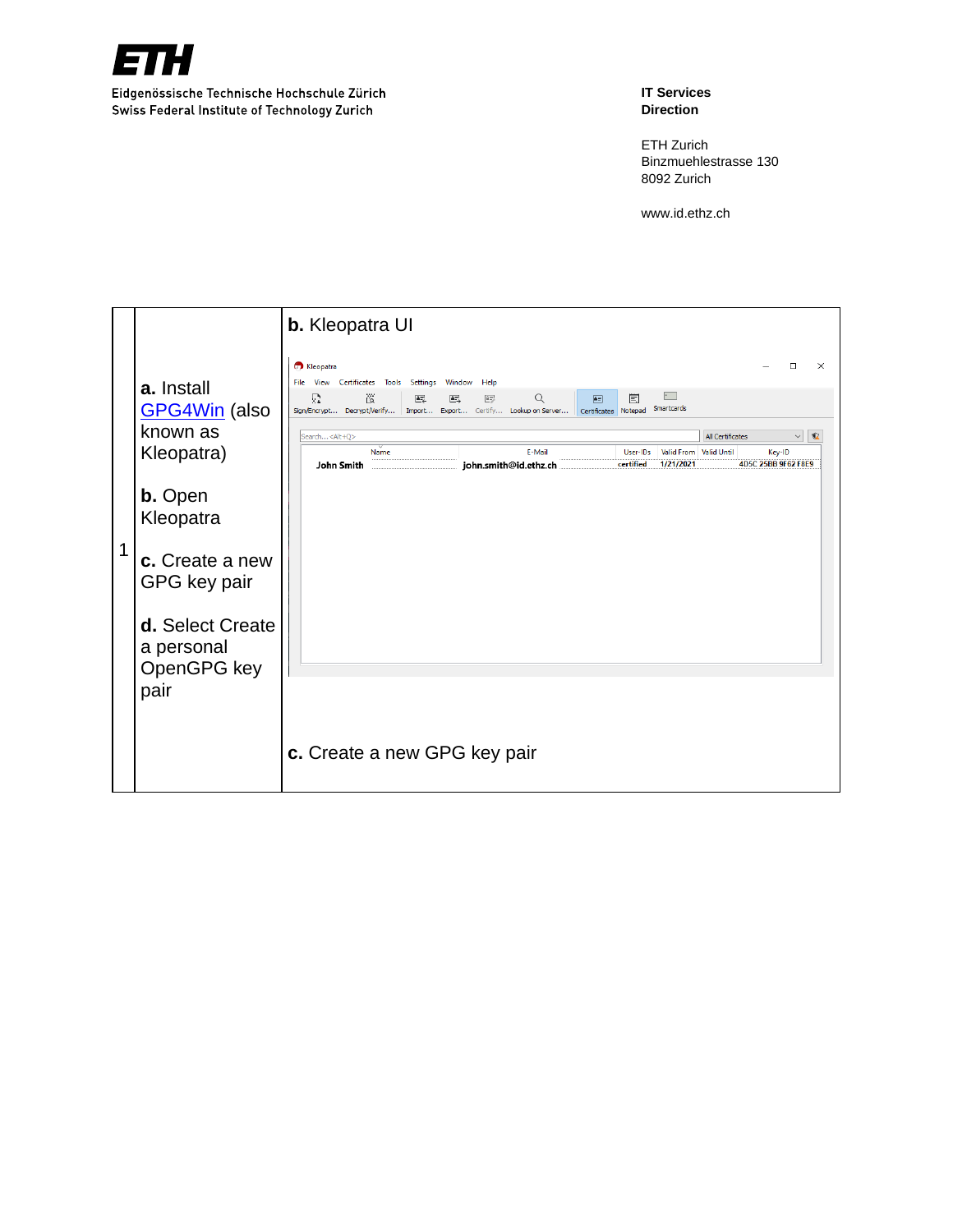

**IT Services Direction**

ETH Zurich Binzmuehlestrasse 130 8092 Zurich

|                                         |                                                                                                                                                                                                                                                        |                                                                                             |                                                                                                                                             |                                          |                                                                                                                                                            |                       |                                |                      |          |                         |                        | □                | ×                             |
|-----------------------------------------|--------------------------------------------------------------------------------------------------------------------------------------------------------------------------------------------------------------------------------------------------------|---------------------------------------------------------------------------------------------|---------------------------------------------------------------------------------------------------------------------------------------------|------------------------------------------|------------------------------------------------------------------------------------------------------------------------------------------------------------|-----------------------|--------------------------------|----------------------|----------|-------------------------|------------------------|------------------|-------------------------------|
| <b>C</b> Kleopatra                      |                                                                                                                                                                                                                                                        |                                                                                             |                                                                                                                                             |                                          |                                                                                                                                                            |                       |                                |                      |          |                         |                        |                  |                               |
|                                         |                                                                                                                                                                                                                                                        |                                                                                             | 鷗                                                                                                                                           | 号                                        | Q                                                                                                                                                          | 画                     | 圁                              |                      |          |                         |                        |                  |                               |
|                                         |                                                                                                                                                                                                                                                        |                                                                                             |                                                                                                                                             |                                          |                                                                                                                                                            |                       |                                |                      |          |                         |                        |                  |                               |
| Import                                  |                                                                                                                                                                                                                                                        |                                                                                             |                                                                                                                                             |                                          |                                                                                                                                                            |                       |                                |                      |          |                         |                        |                  | $\vee$<br>û                   |
|                                         |                                                                                                                                                                                                                                                        |                                                                                             |                                                                                                                                             |                                          | E-Mail                                                                                                                                                     |                       |                                |                      |          |                         |                        |                  |                               |
|                                         |                                                                                                                                                                                                                                                        |                                                                                             |                                                                                                                                             |                                          |                                                                                                                                                            |                       | certified                      |                      |          |                         |                        |                  |                               |
| Publish on Server                       |                                                                                                                                                                                                                                                        |                                                                                             |                                                                                                                                             |                                          |                                                                                                                                                            |                       |                                |                      |          |                         |                        |                  |                               |
|                                         |                                                                                                                                                                                                                                                        |                                                                                             |                                                                                                                                             |                                          |                                                                                                                                                            |                       |                                |                      |          |                         |                        |                  |                               |
|                                         |                                                                                                                                                                                                                                                        |                                                                                             |                                                                                                                                             |                                          |                                                                                                                                                            |                       |                                |                      |          |                         |                        |                  |                               |
|                                         |                                                                                                                                                                                                                                                        |                                                                                             |                                                                                                                                             |                                          |                                                                                                                                                            |                       |                                |                      |          |                         |                        |                  |                               |
|                                         |                                                                                                                                                                                                                                                        |                                                                                             |                                                                                                                                             |                                          |                                                                                                                                                            |                       |                                |                      |          |                         |                        |                  |                               |
|                                         |                                                                                                                                                                                                                                                        |                                                                                             |                                                                                                                                             |                                          |                                                                                                                                                            |                       |                                |                      |          |                         |                        |                  |                               |
|                                         |                                                                                                                                                                                                                                                        |                                                                                             |                                                                                                                                             |                                          |                                                                                                                                                            |                       |                                |                      |          |                         |                        |                  |                               |
|                                         |                                                                                                                                                                                                                                                        |                                                                                             |                                                                                                                                             |                                          |                                                                                                                                                            |                       |                                |                      |          |                         |                        |                  |                               |
| d. Key Pair creation                    |                                                                                                                                                                                                                                                        |                                                                                             |                                                                                                                                             |                                          |                                                                                                                                                            |                       |                                |                      |          |                         |                        |                  |                               |
| <b>C</b> Kleopatra                      |                                                                                                                                                                                                                                                        |                                                                                             |                                                                                                                                             |                                          |                                                                                                                                                            |                       |                                |                      |          |                         |                        | $\Box$           |                               |
| File<br>View<br>Certificates<br>ľ.<br>릂 | Tools                                                                                                                                                                                                                                                  | Settings<br>配                                                                               | Window<br>邑                                                                                                                                 | Help<br>$\triangleq \overline{\omega}_p$ | Q                                                                                                                                                          | $\boxed{4}$           | 圁                              | $\bullet$            |          |                         |                        |                  |                               |
| Sign/Encrypt Decrypt/Verify             |                                                                                                                                                                                                                                                        |                                                                                             |                                                                                                                                             |                                          | Import Export Certify Lookup on Server                                                                                                                     |                       | Certificates Notepad           | Smartcards           |          |                         |                        |                  |                               |
| Search <alt+q></alt+q>                  |                                                                                                                                                                                                                                                        |                                                                                             |                                                                                                                                             |                                          |                                                                                                                                                            |                       |                                | ?                    | $\times$ | Certificates            |                        | $\backsim$       |                               |
|                                         | Name                                                                                                                                                                                                                                                   | $\leftarrow$                                                                                | Key Pair Creation Wizard                                                                                                                    |                                          |                                                                                                                                                            |                       |                                |                      |          | d Until                 |                        | Key-ID           |                               |
| John Smith                              |                                                                                                                                                                                                                                                        |                                                                                             |                                                                                                                                             |                                          |                                                                                                                                                            |                       |                                |                      |          |                         | 4D5C 25BB 9F62 F8E9    |                  |                               |
|                                         |                                                                                                                                                                                                                                                        |                                                                                             | <b>Choose Format</b>                                                                                                                        |                                          | Please choose which type you want to create.                                                                                                               |                       |                                |                      |          |                         |                        |                  |                               |
|                                         |                                                                                                                                                                                                                                                        |                                                                                             |                                                                                                                                             |                                          |                                                                                                                                                            |                       |                                |                      |          |                         |                        |                  |                               |
|                                         |                                                                                                                                                                                                                                                        |                                                                                             |                                                                                                                                             |                                          | → Create a personal OpenPGP key pair<br>OpenPGP key pairs are certified by confirming the fingerprint of the public key.                                   |                       |                                |                      |          |                         |                        |                  |                               |
|                                         |                                                                                                                                                                                                                                                        |                                                                                             |                                                                                                                                             |                                          |                                                                                                                                                            |                       |                                |                      |          |                         |                        |                  |                               |
|                                         |                                                                                                                                                                                                                                                        |                                                                                             |                                                                                                                                             |                                          | $\rightarrow$ Create a personal X.509 key pair and certification request<br>X.509 key pairs are certified by a certification authority (CA). The generated |                       |                                |                      |          |                         |                        |                  |                               |
|                                         |                                                                                                                                                                                                                                                        |                                                                                             |                                                                                                                                             |                                          | request needs to be sent to a CA to finalize creation.                                                                                                     |                       |                                |                      |          |                         |                        |                  |                               |
|                                         |                                                                                                                                                                                                                                                        |                                                                                             |                                                                                                                                             |                                          |                                                                                                                                                            |                       |                                |                      |          |                         |                        |                  | $\times$<br>$\P$              |
|                                         |                                                                                                                                                                                                                                                        |                                                                                             |                                                                                                                                             |                                          |                                                                                                                                                            |                       | Next                           | Cancel               |          |                         |                        |                  |                               |
| ₿                                       | 图 New Key Pair<br>Q Lookup on Server<br>$\overline{\mathbf{e}}$<br>图 Export<br>$\stackrel{\scriptstyle \leftarrow}{\scriptstyle \leftarrow}$<br>Print Secret Key<br>$\frac{2\pi}{6-2}$<br>io Decrypt/Verify<br>Sign/Encrypt<br>Close<br><b>El</b> Quit | Backup Secret Keys<br>Sign/Encrypt Folder<br>Create Checksum Files<br>Verify Checksum Files | File View Certificates Tools Settings<br>$Ctrl + N$<br>Ctrl+Shift+I<br>$Ctrl + I$<br>$Ctrl + E$<br>Ctrl+Shift+E<br>$Ctrl + W$<br>$Ctrl + Q$ | Window                                   | Help                                                                                                                                                       | john.smith@id.ethz.ch | tport Certify Lookup on Server | Certificates Notepad | User-IDs | Smartcards<br>1/21/2021 | Valid From Valid Until | All Certificates | Key-ID<br>4D5C 25BB 9F62 F8E9 |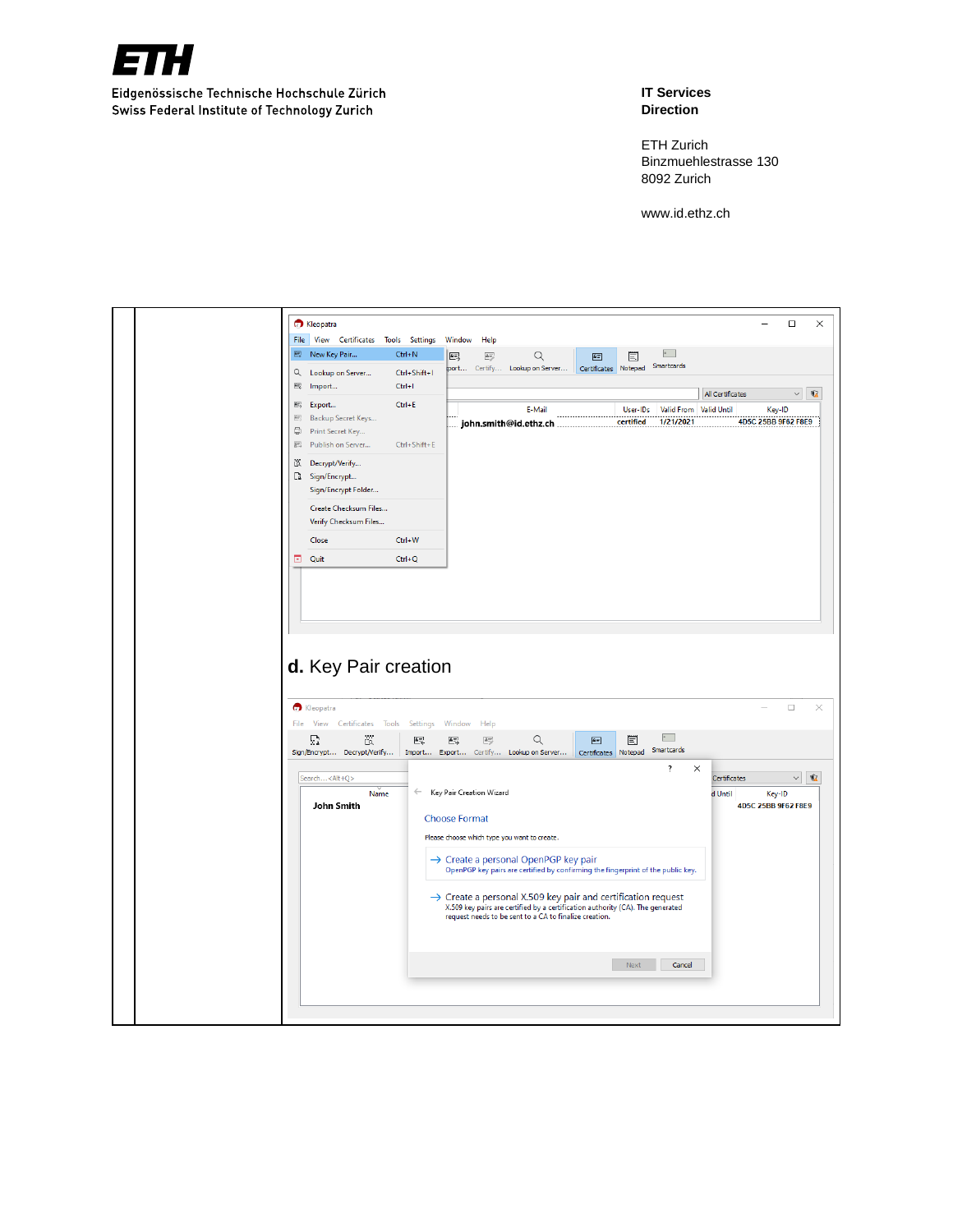

**IT Services Direction**

ETH Zurich Binzmuehlestrasse 130 8092 Z urich

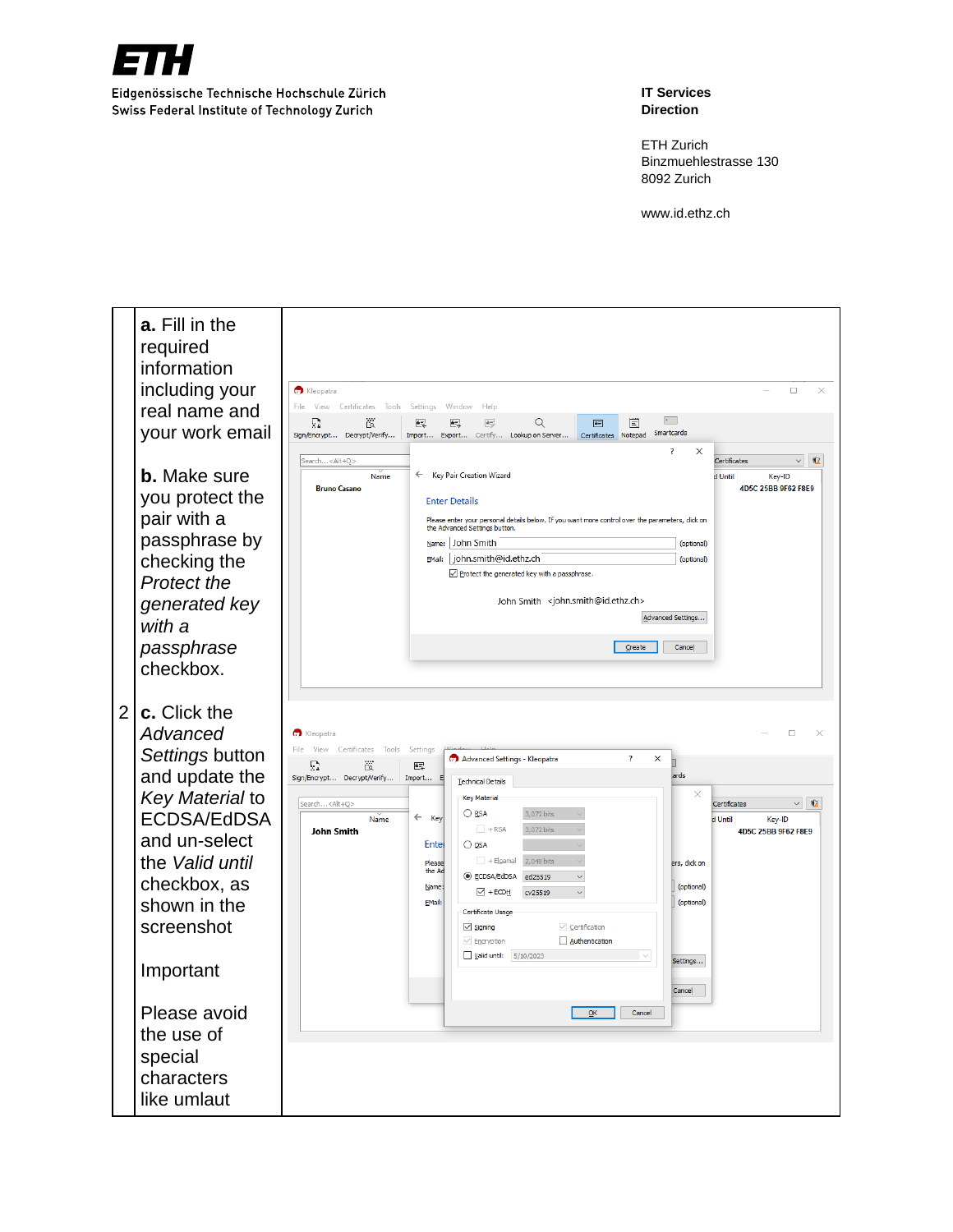

### **IT Services Direction**

ETH Zurich Binzmuehlestrasse 130 8092 Zurich

|   |                                | <b>C</b> Kleopatra<br>File View Certificates Tools Settings | <b>Window</b><br>Help                   |                                                                                               |                                      |                        |                     | □            | $\times$   |
|---|--------------------------------|-------------------------------------------------------------|-----------------------------------------|-----------------------------------------------------------------------------------------------|--------------------------------------|------------------------|---------------------|--------------|------------|
|   |                                | 巡<br>扇<br>Sign/Encrypt Decrypt/Verify                       | 壓<br>鸟<br>$\mathbb{E}$<br>Import Export | $\alpha$<br>$\boxed{\Delta \equiv}$<br>Export the selected certificate (public key) to a file | $\sim$<br>圁<br>Smartcards<br>"ptepad |                        |                     |              |            |
|   |                                | Search <alt+q></alt+q>                                      |                                         |                                                                                               |                                      | All Certificates       |                     | $\checkmark$ | $\sqrt{a}$ |
|   |                                | Name                                                        |                                         | E-Mail                                                                                        | User-IDs                             | Valid From Valid Until | Key-ID              |              |            |
|   |                                | John Smith                                                  |                                         | john.smith@id.ethz.ch                                                                         | certified                            | 5/10/2021              | 8225 0C05 3828 7CE0 |              |            |
| 3 | Export public<br>key to a file |                                                             |                                         |                                                                                               |                                      |                        |                     |              |            |